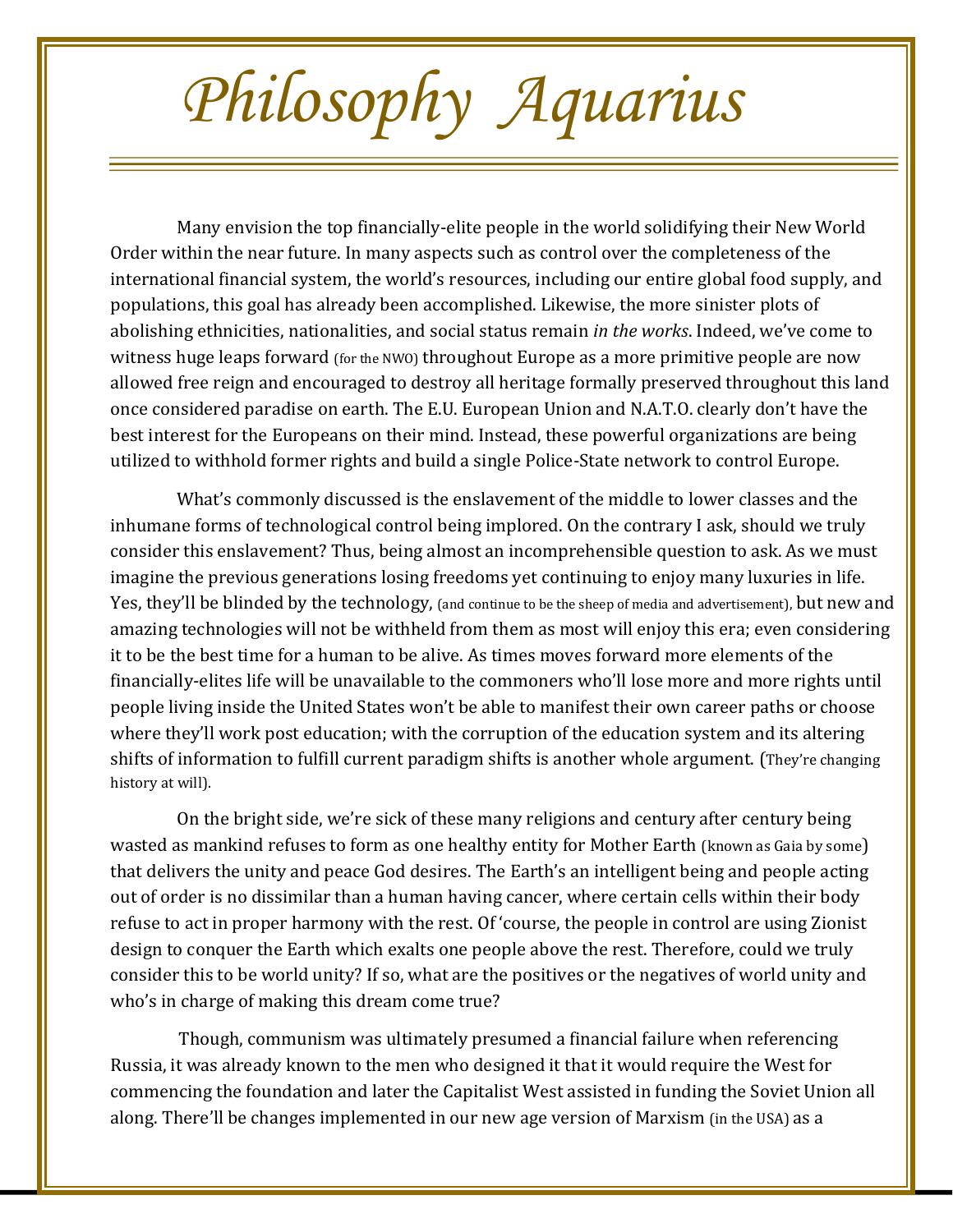*presumed* democracy alters itself to become a Zionist nation. We can compare our future to modern-day China to receive an illustration on many aspects, although, transforming into a manufacturing country won't be the path taken. One element of society which should increase for our citizens is unemployment. The treatment of the citizens in this NWO will certainly be a system of Communism/Marxism or Zionism whether it's officially given the title or not. We can assume Christians will become villainized as Jewry's exalted. Those who're spawned from Christian heritage will be told how evil their ancestors were and continually be reminded how they owe their workings and money to that of the Jew. (D. Trump recently involved passing new law forcing Polish citizens to hand over their own earnings). Nothing in school textbooks will be true facts anymore as every element of society will be designed strictly for molding the minds of citizen slavery

> Already, many believe Christianity was the cause of centuries of warfare and they burned everyone they chose *at the stake*. I personally had a college Professor who constantly spoke these errors to his students. Both these facts couldn't be farther from the truth. Firstly, Christianity clearly prevented war between nations and when the International Bankers rose to power while weakening their primary enemy in Rome; warfare then erupted on unimaginable scales never, before imagined. Secondly, the Church truly preached *Though Shall Not Kill* and hardly ever labeled someone a heretic, because typically afterwards the secular governments would have the perpetrators *burned at the stake*; the secular government, not the Church.

Naturally, not all men full of lust which develops greed and pride will exist as Jews. It'll be interesting how a more mainstream Judaism coexists with Luciferianism. Albeit, the leaders of both a very similar and certainly promote the same immoral virtues detrimental to mankind, the planet, and other species we share this planet with. Mankind's greatest feature yet at times his very demise, is an extremely powerful tool we call free will. Even God who demands obedience granted man free will. We cannot allow anyone to remove our power of our own free will.

Communism/Oneness - This nature of utopian idealism uncritically views the solution to all problems of humanity and destiny. In virtue it reveals a classless society which is only conceivable through the removal of all current morals of society and whose positive inadequacies have yet to reveal themselves. Throughout America, exists organizations which operate for a lack of words, *by the book*. People everywhere are terrified to make decisions, lest a policy of their superior or printed on a document. Even when they're granted these external sources to justify their decision, it rarely entire relates properly to the topic in question. Nonetheless, the decision becomes implemented within this nature. Indeed, this problematic concern is on the path of developing into a major barrier of the human intellect. In America, the population has been subjected to decades of Zionist conditioning and now's the era this must cease to exist.

Nobody will ask your approval when they have logic to justify their actions. Rational thinking is the foundation of all elements of life and it very well should be. Rational thought should likewise be recognized as consisting of limits. After all, is not logic the opposite of emotion, *rather the engine of emotion.* The New World Order wishes to explain our goals prior to imploring any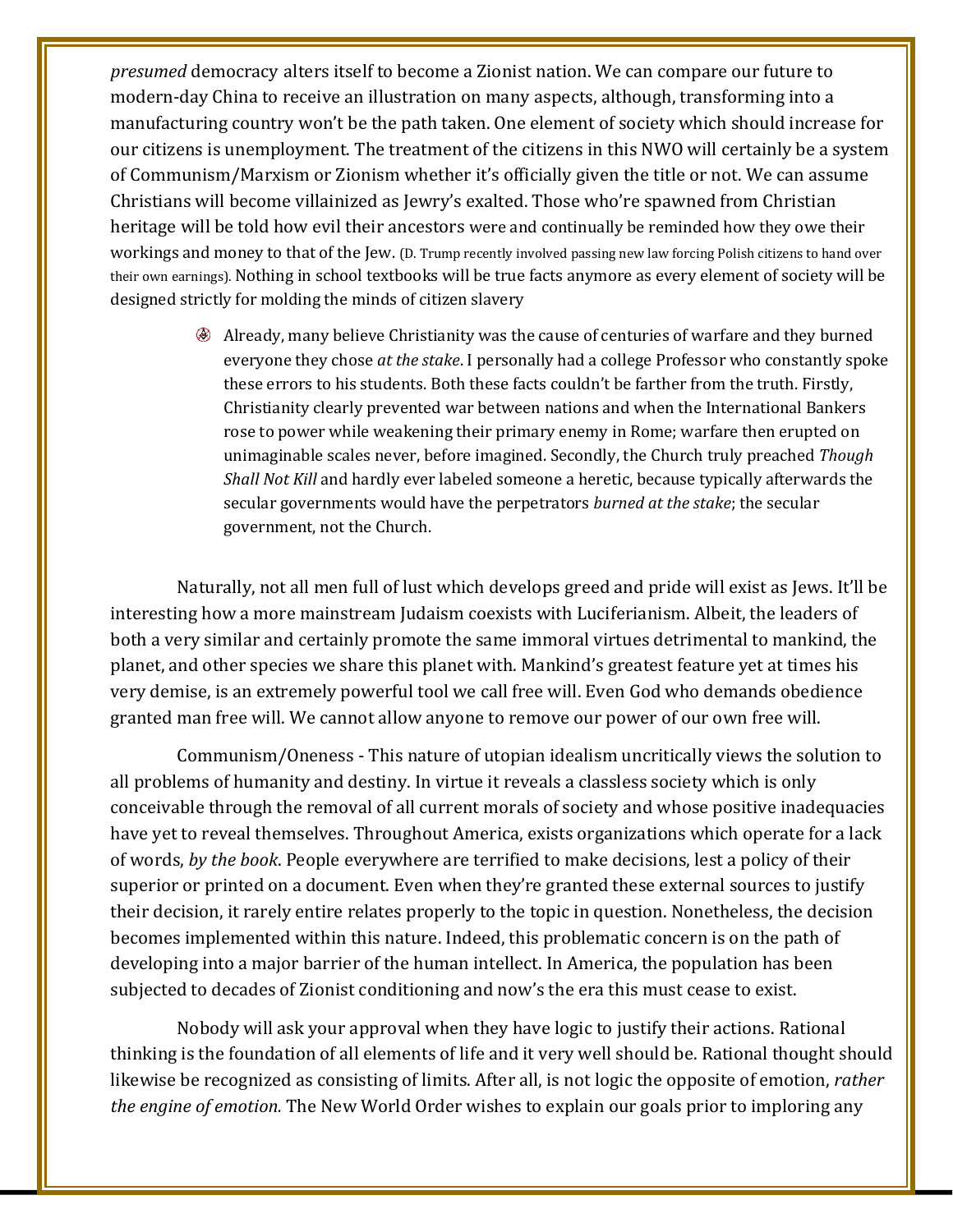work in such a direction. In addition, they use disinformation campaigns for people to accept less than desirable goals. Either we're to believe too good of anything will reduce success and/or happiness in other areas or they'll apply the same school of thought used in the Soviet Union and continually spoken by our own C.I.A. agents, "it was for the greater good." Though I ask you, is it not logical for humans to act in ways that are beneficial to themselves? This method of thought has only been properly broken through a system such as Christianity; doing good for others to have good things blessed upon yourself. Perhaps, one doesn't desire anything in this life but will remain desiring an afterlife of bliss. How do we accomplish such basic human needs in a system of total control with all the same goals?

 This new God of the NWO, which its main philosophy does constitute a God who contradicts and entirely goes against the history of humanity. From Plato to the Christ, even Nietzsche and Marx with their false beliefs pushing boundaries, oppose this Luciferian God. Of 'course liberals in America fail to realize they're supporting a road to communism, just like they fail to notice those who preach atheism, are indeed highly religious and using this tactic to destroy Christianity as a means to install Luciferianism. When the Russians removed the communists in 1989-90, (which began with their first government formed of Jewish Bolsheviks in 1917), a rise in communist idealism has engulfed the U.S. With the American citizens taught communism is bad, a new approach through liberalism was applied with the same end-goals in mind. We currently require a breaking-free from the clutches of this hollow rewards system we live amongst, to escape a continuing into this destructible direction.

## **We must learn the** *brief* **history of Communism presented on Page 8**

This information-Age has bestowed a newfound awareness upon millions of people. Many Americans have been alerted to the brainwashing of the Baby-Boomer generation and are horrified at the drastic measure taken to accomplish this. Yet, these measures and lies are miniscule compared to a communist nation which the U.S. will exists as if a communist/Zionist style United Nations controls the entire Earth. This recognition by the common individual persists as the main opposition of these financial-elite. We've already been lied too on such an enormous scale that we simply cannot withstand a rise in this dishonesty. Those who desire a NWO should've thought of these negative effects a long time ago.

Without meaning to be contradictive, humans do have a problem with negative differentiation. This could be applied upon the people as a method of these financial-elite. Yet, do they assist themselves in using this as a means to prove things aren't as gloomy as the seem to be? No, for their misinformation campaign has cast a dark cloud over humanity. From 1993-2017, the shootings within the USA which resulted in deaths were down an astonishing 39%. Most citizens would never realize this truth as they hear nonstop horrors of shootings on the news.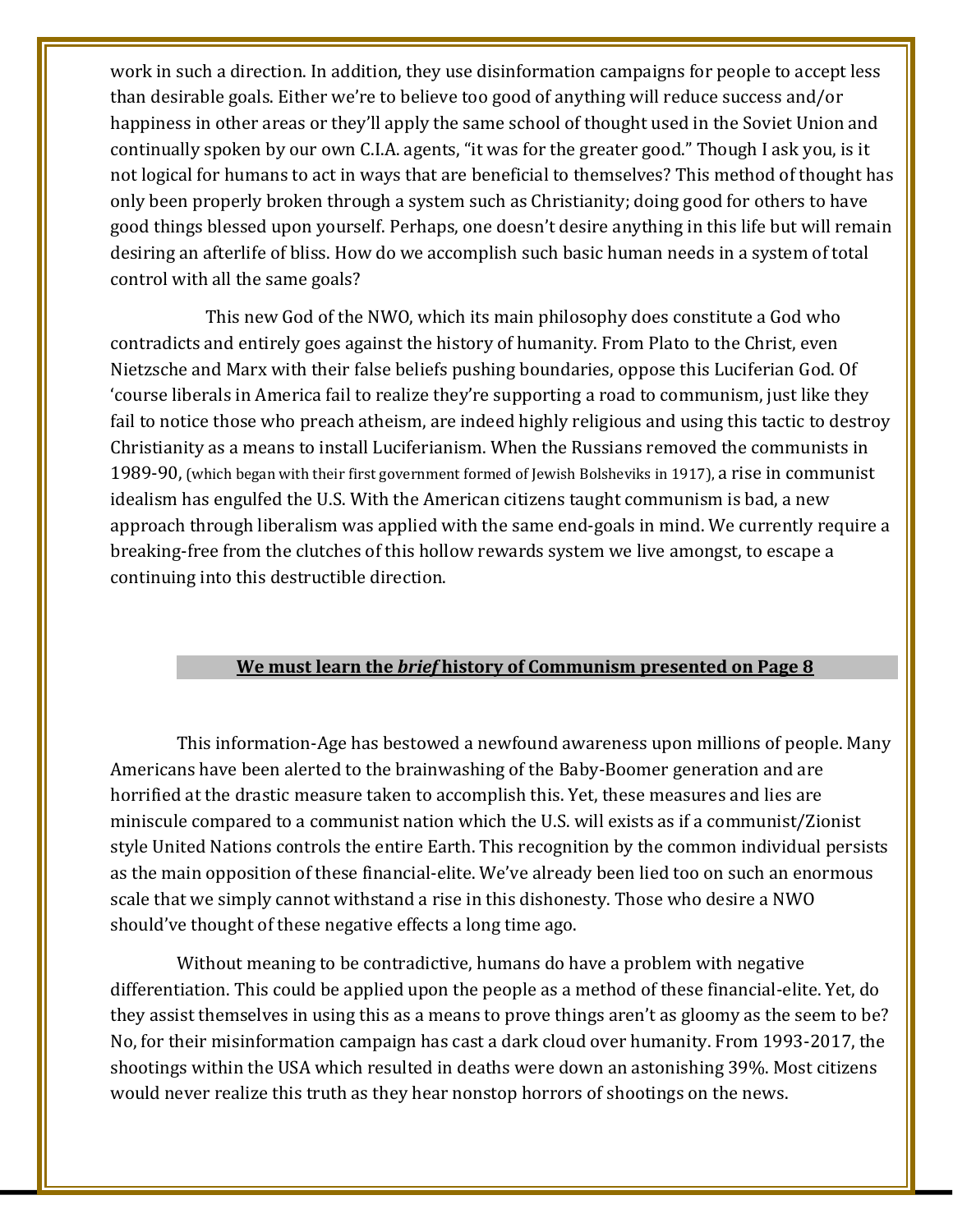Furthermore, non-fatal shootings were down 69%, an almost unthinkable figure. Unfortunately, Americans only hear what those who control the information network desire them to hear.

We're already living in a system of hollow rewards! This is not meant to be human life. Children go to school to merely memorize what they're told to be repeated on the following test. Teachers apply the same lifeless norms year after year. After graduation the student can become an office clerk and spend 8 hours minimum each day at some place they hate. Those who've taken such extreme immoral methods for us to reach this point cannot be allowed more of the same yet on a higher degree? As humans, we're driven by incentive. This fails to exist in a communist society. For a Christian, incentive would be to give to others, yet this also fails to exist in a Zionist/communist community if all are the same and only government distributes wealth and goods.

Another major issue attempting to be forced upon us is government-controlled healthcare. Are people truly not aware to the corruption of pharmaceutical companies, the F.D.A; and our government's attempts to inject us with harmful vaccines etcetera? Obama care had hidden clauses to enforce people to receive the *Mark of the Beast* chip implanted inside their body in order to obtain their medication. In the U.S; all who exist outside the 4,000 families of the C.F.R. would be subjected to innumerable diseases and brain damage in a satanic attempt to earn funds and brainwash the public; this is simply reality.

Yes, the human history presents a steady flow of occultists from the days of Ancient Egypt up on through the Royal Bloodlines of Europe and now in America. Whereas, our current reality may exist as more of an illusion, a truth instilled within us that may not be truth. Particularly our national identity, its history, and the causes for many effects which are taught through our educational system are indeed, not true. Enlightenment-Age philosophy transpired into unprincipled psychology with another unethical element always controlling decisions behind the *scenes* which is of 'course money; and the greed and power that's conjointly attached to money in the Capitalist system

> • Based on the behavior of those mentioned in the previous paragraph, it becomes an arduous task to believe these behaviors should be worshipped and encouraged. e.g. the raping and killing of innocent children. (The blood drinking's believed to supply hormones used as beneficial to their goals of spirituality.) What's a more practical example? How about President Bush explaining to the American people, the main culprit involved in reducing the Trade Towers to rubble, crashing a plane into the Pentagon on the identical side closed-off for *repairs,* killing Pentagon officials who had prior clearance to this restricted area because they seemingly decided to hop on a flight to L.A. and were killed on the plane as it crashed into the Pentagon, and also reducing Trade Tower # 7 to rubble (though it wasn't hit) which happened to be the only building in the world beside the Pentagon able to trace the 2.3 trillion dollars which D. Rumsfeld announced on the previous day was stolen from the Pentagon, was all orchestrated by a deathly-ill Muslim living inside a cave in the world's most remote habited area of Afghanistan. Oh, let's not forget this man responsible just happened to be previous partners with the C.I.A. and the Bush family with military and oil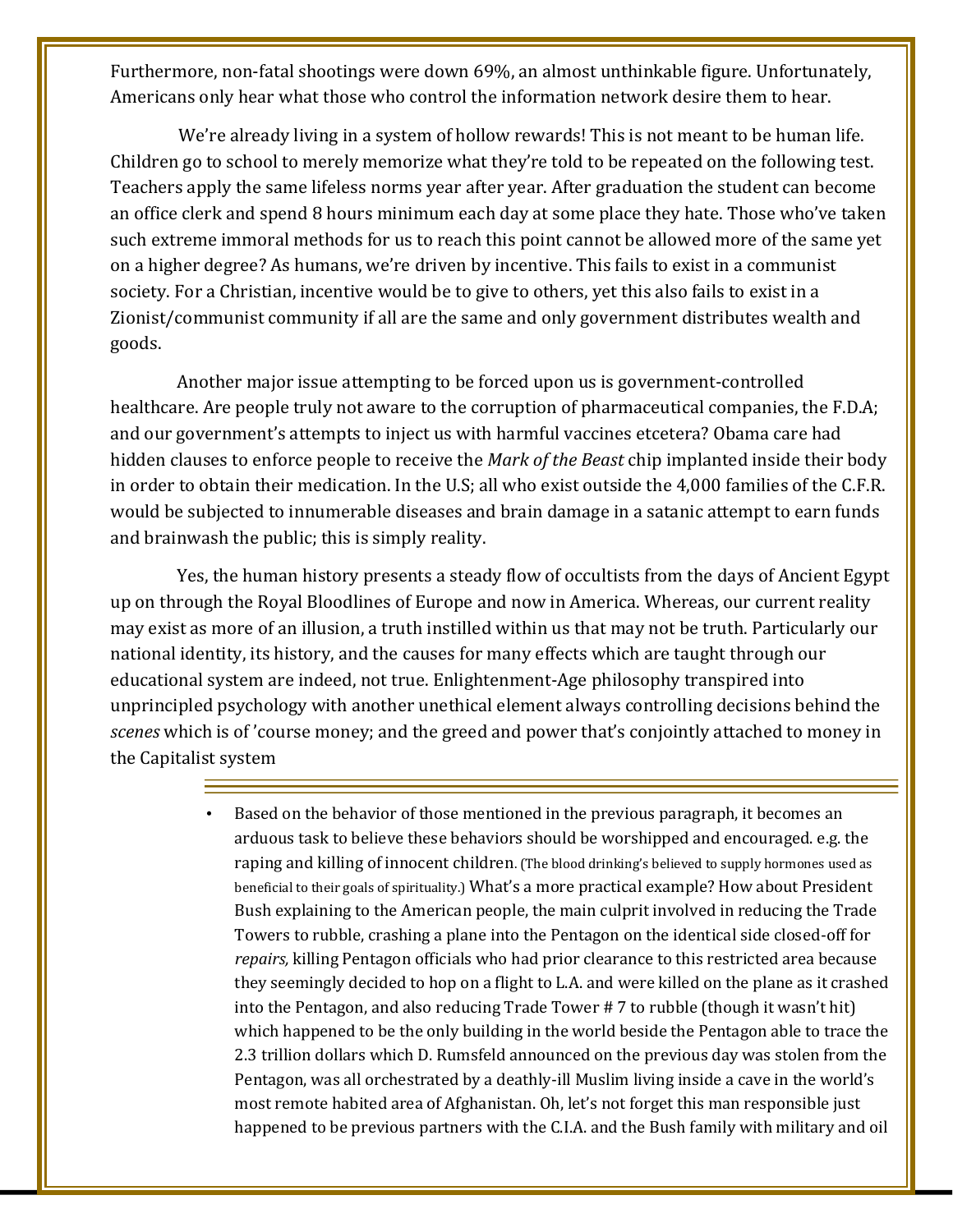company operations. Here's a man who partnered with Israeli's by not simply allowing them to exist the towers without warning any other American citizens but allowed them to get rich by illegal insider trading moments before the attack as well. Do you want to partner with people who're capable of telling you such magnificent lies?

Imagine if the C.I.A. and White House was operated by Christians? They could never make the decision to attack the Taliban for destroying the opium crop to allow them operation of a soaring heroin trade. Not to mention, a drug-trade where a sizeable percentage of the produced drugs is targeted upon their own people. They could never sit back and allow others to operate in this manner if they possessed the power to halt their operations. e.i. for more examples of the International Drug-Trade, particularly involving the Clinton family, Bush Family, and the C.I.A; visit the Illegal Drug-Trade Page # 2 from the main menu. The

Windsor Royal Family of England and the Rothschild's of London are equally as corrupt and we should include many more financial-elite in the same category as those already mentioned.

 With the destruction of the Christian church in Rome, this religion became the initial goal of the Marxists; a personal piety which eludes the Christians of personal responsibilities towards the future of mankind. This in my opinion has undoubtedly occurred and now transpired to the point of almost not able to reverse the N.W. O. progression as we move forward. Even if Christianity was willing to compromise with the occultists, it seems an already losing battle, if this was to be desired the time has nearly come to pass. This determination's based on the fact which the Jew/Occultist already desires for their compromise the main factions of Christianity which really the entire faith has its foundation. A few key removals such as Christ existing as God (primary Zionist goal seen through Hollywood & fake Christian authors such as Bill O'Reilly) and the whole system collapses.

 A cooperation of these opposing forces has never been utilized to work towards theoretical conclusions. Furthermore, neither a common intellect nor political system has existed amongst their dialogue. We understand the Catholic, Orthodox, and Protestant churches keep strong feelings. Yet, the Masonic/Jewish opposition comes with straight hatred for their opponent and as a major element of this problem is manifested with their view of the other as an opponent or enemy; not fellow humanity. I sometimes believe that many of them truly believe Christians hate them and desire them to burn in hell. Meaning they may see their opponent as dishing out the same level of hatred and carrying out private affairs designed to destroy them. On the contrary, Christians don't wish harm on anyone and the major reason these secret societies have power, or the major reason the media gets-away with such horrible and blatant lies, is because the Christian would never believe that anyone could be so evil. Most Christians assume anyone who's reach a prominent career position or deals with the public must obviously be a caring, hard-working, and honest person. Christians simply couldn't imagine our President appearing in front of television cameras continually for week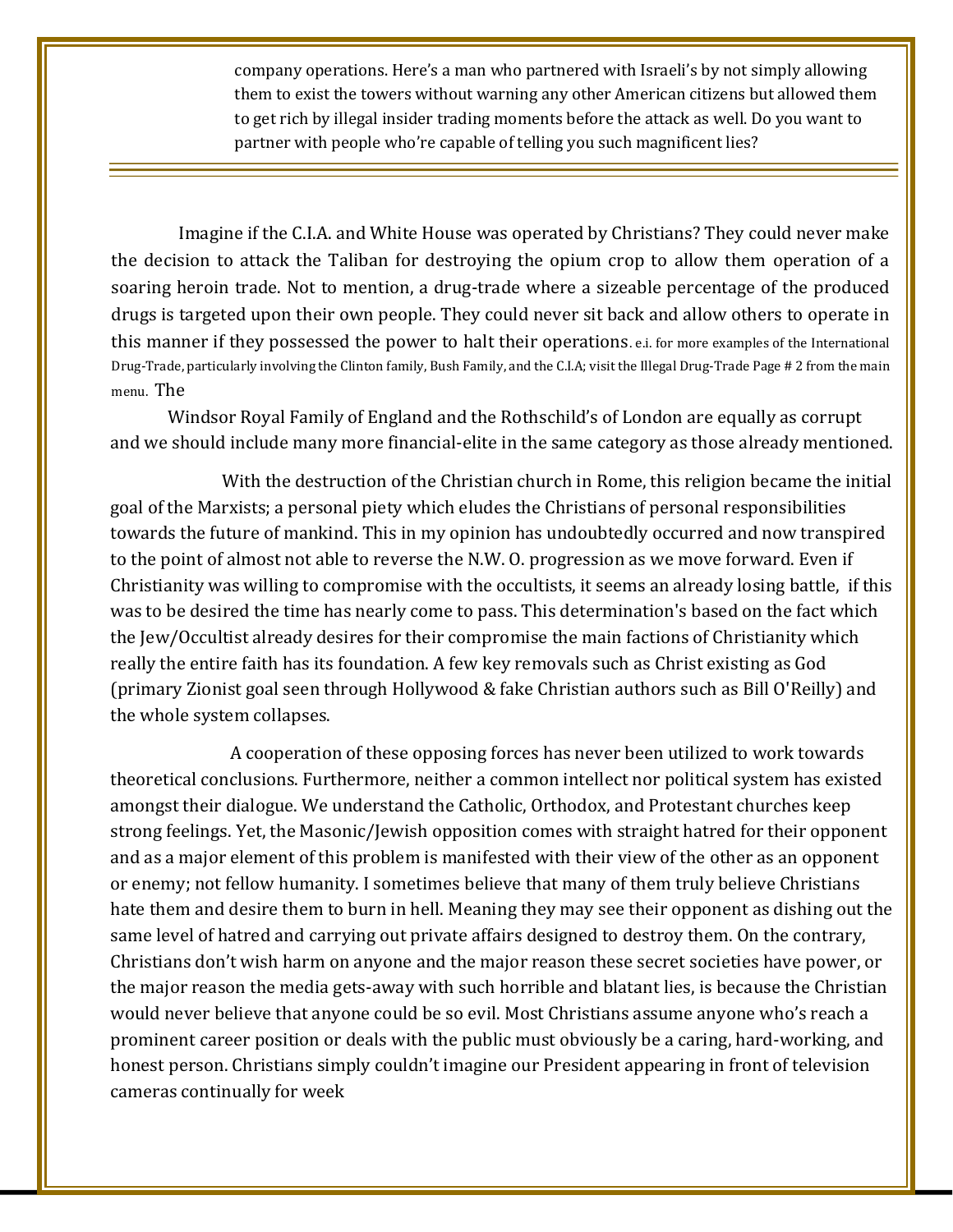The United Sates has a population of dual-citizen Israeli's and their occultist cohorts have decided they cannot implement their goals of extreme control while the party which threatens revolution happens to be gun-owners. Wherefore their original plan of Hegelian Dialect through terrorism and mass-shootings has failed to accomplish their goal, they simply continue on this destructive path without the thought of compromise or relenting due to the destruction and deceit brought upon the American citizens. Henceforth, should we truly expect the traditionalist/Christians to compromise with such an evil group? Not to mention, information's been obtained which uncovers massive, and excepted, pedophilia amongst this rich elite; most of who belong to the Council of Foreign Relations. (which Henry Ford said at the turn of the 20<sup>th</sup> century was the newly named Illuminati in America).

 Albeit, true we've been exposed to pedophilia in the Catholic church but where did this information originate from? What is the source of this info? Obviously, this comes from the Jews and Mason, but there's far more to this story. When the Vatican was successfully infiltrated, and Vatican II was imposed in the 1960's, the new church hierarchy promoted this disgusting path. We have reports of Jesuit schools where newly sought after and ordained (pedophilia) Priests seemingly appeared overnight. A new form of mind control derived from the Talmud, was now being implored through Masonic/Jewish successful take-over of the Vatican.

> • The truth explained: The Priesthood through history was the type of employment could attract weirdos unable to cope in typical society. Additionally, we run head-first into the problem between the gnostic version of the story between the Tree of Life and withholding from releasing sexual energy in order to have more source-flow for a spiritual connection to God. (healthy 3rd-eye Pineal-Gland). Then again, we're given the Tree of Knowledge where pro-creation and the phalanx is worship. (as displayed through the obelisk. e.g. Bunker Hill Monument Boston, MA or Washington Monument, D.C.) Forever containing sexual energy proved too difficult for many Priests and drove their urges and thought-process into a typically unnatural setting for them; or for most of them. (In similar fashion to others take drugs and when administered in high-doses will change the persons sexual preferences, though they'll seemingly return to normal afterwards.) Therefore, throughout history their existed a very small percentage of Catholic Priests who engaged in pedophilia. Most of whom only committed this sin on no more than a few isolated occasions. Likewise, due to the infiltration of Jewish thought and design within Vatican City, pedophilia would now explode, though we must recognize this mostly wasn't being committed by true traditionalist (properly ordained pre-Vatican II) Catholic Priests. This fact has been concealed from the European and the American public.

Seemingly, as someone who supports the idea of moving into a new age is fate and fate we cannot prevent, I'm sure I come across as a 100% pro-Christian only ideology. But this is not true. I believe the whole of mankind must be taught ancient myths supplied by great extent of truths. I also believe that everyone must be made aware of the human capabilities of the Pineal-Gland and the Spiritual Realm must be unveiled as doubtless truth. We're not simply material beings. The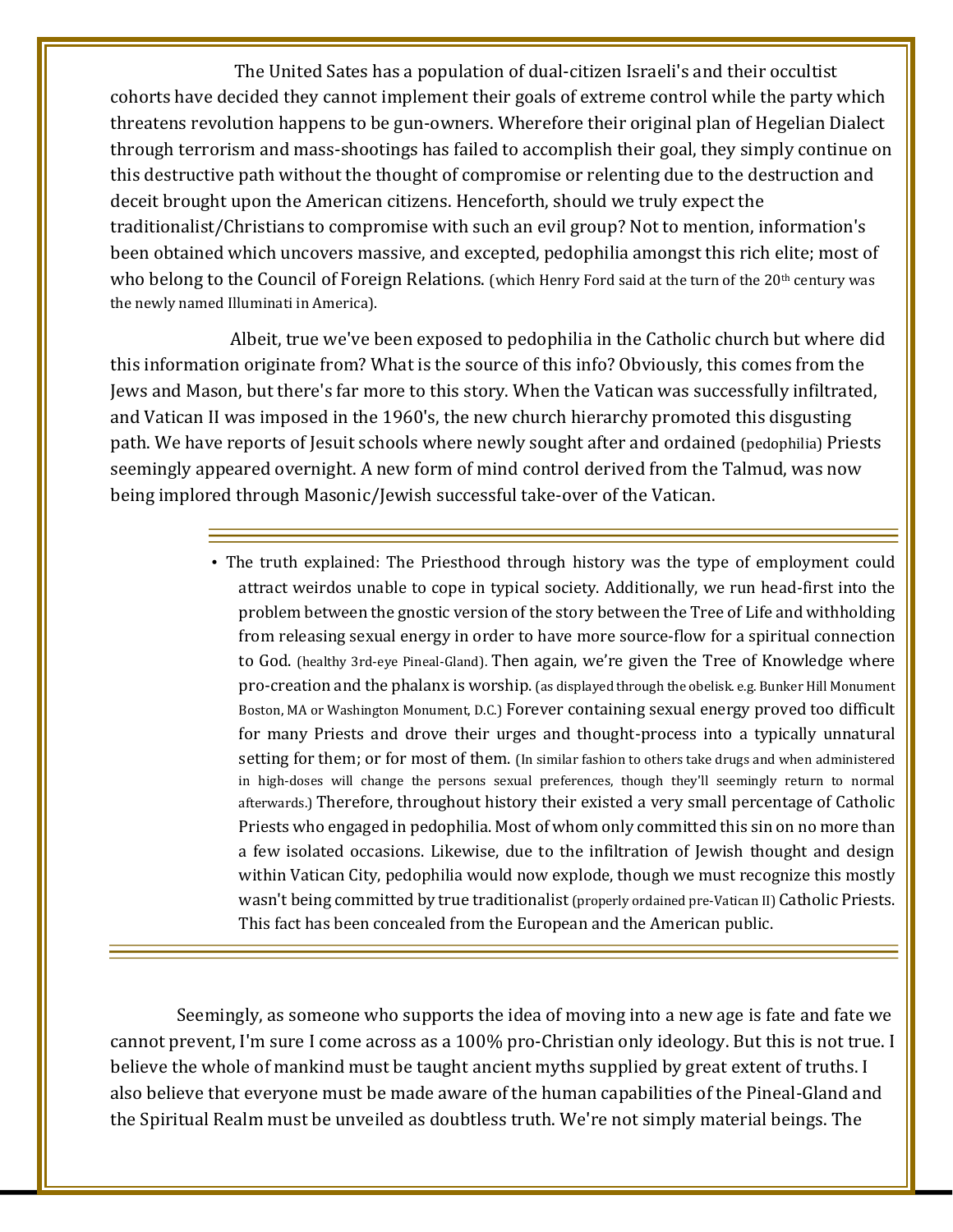ancients didn't make-up the idea one day that God created everything and watched them from the heavens.

We all come from the same source and made from the same thing. Therefore, some believe we're just an ever-changing version of the same thing. Perchance true to a point but what about the eternal soul capable of thought and memories? These are two separate things and whether the material body or the eternal soul, more evidence exists for both arguments than moat humans could imagine possible. Never believe the media as it tells you you're not intelligent enough. Nor, that you're not safe and must acquiesce to the more intelligent established system which will protect you and explain all truths. You've been granted a wealth of knowledge and insight, therefore, discover what drives you and delivers you to freedom. Ultimately, the truth found in human knowledge are found not be the true reasons for our existence or for our pleasure, but this is where we begin our journey on the correct path to enlightenment.

This processing arrives in stages. I met a man who recently realized the term heaven wasn't meant to denote an invisible area above the clouds but a word that meant the universe. Thereafter, he said to me that it made sense ancient aliens were known as Gods and that God came from heaven; another planet in heaven. I told him that he was correct in though, but to keep in mind who's telling this epic of the Anunnaki and their goals of Luciferianism. At this moment he knew it was time to expand his research. Anyhow, I enjoyed being witness to an unexpected person on a path for knowledge and truth.

Not everyone must believe in God, yet all should recognize the creation of biological Machines so intricate and rich they become self-aware, capable of love, and selflessness. The typical person fails to realize their own body's design involved 50+ trillion cells or just how big a number this truly is.

Scientists, economists, reformers, statemen, have all failed harmonizing humanity. The problem I see occurring is the same issue people have always fought against but seem to be forgetting about, and that is centralization. Not only are big governments or a small few controlling a huge populace not the answer, now this centralization goals of the elite have expanded into a worldwide network controlled by a few. If this becomes fully active, its all over, the middle and lower class will be and live however they choose. Recently in our history, so many lives have been wasted. But how do we remove wrongmindfulness in young adults with the antichrist controlling education? As long as wars profitable, how can there be peace in the world. People think since WWII America has policed the world and there's no major warfare. Really? Since WWII, every nation's military budget has skyrocketed and most of these countries don't have people living as well as America's working class, nor as well as Americas poor.

FAO – Food and Agricultural Organization of the United Nations, they know how to fix underdeveloped starving countries, 1,000 water pumps goes a long way to creating more agriculture.